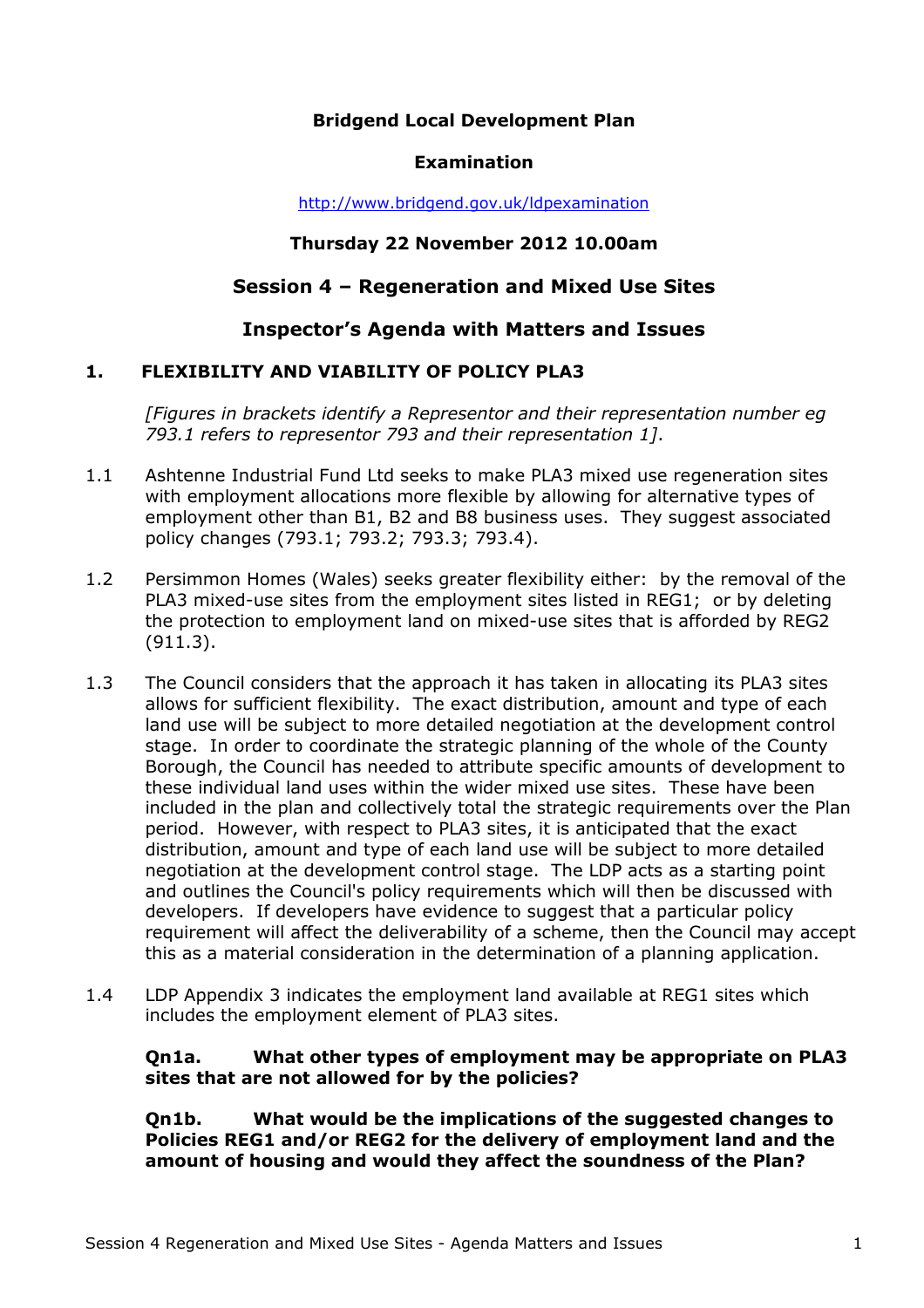- 1.5 Persimmon Homes (Wales) refers to existing wording in relation to PLA3 sites including their land at Ewenny Road, Maesteg and which appears at Paragraph 3.1.22 [not 3.1.21 as stated in the representation]. The wording reads *'Provision of a comprehensive residential, employment and commercial development to meet the identified need for such uses, whilst providing new transportation, community, education or recreation facilities to serve the respective sites and existing communities'.* The Representor considers that the text '*places a significant and unclear responsibility on the site and may raise aspirations which may be difficult to achieve (and if not adjusted could delay more deliverable and equally valuable initiatives)'* and therefore seeks the addition of the words '*subject to viability'* in either that paragraph or by rewording Policy PLA3 itself.
- 1.6 PLA3 does not specify the content of each development in detail but refers instead to the use of a master plan/development brief which would need to be agreed with the Council.

**Qn1c. Would the negotiation of an agreed master plan/development brief inevitably need to have regard to viability? In which case why is the rewording need to make the Plan sound?** 

#### **2. PLA3(9) and REG1(15) PWLL-Y-WAUN, PORTHCAWL & PLA3(10) LAND WEST OF MAESTEG ROAD, TONDU**

- 2.1 The Countryside Council for Wales points out that a significant area of the PLA3(9) allocation consists of the Pwll-y-Waun Site of Importance for Nature Conservation (SINC), which is designated for its lake and broadleaved woodland. Protection of the integrity of the SINC should be identified as a site requirement in 'Chapter 9' (54.21). Similarly any development at PLA3(10) should protect the integrity of the Tyncoed Farm, Bryncethin SINC which supports wet grassland and woodland and be similarly referenced. (54.21; 54.22; 54.72)
- 2.2 The Council has declined to amend Chapter 9 but has prepared Background Paper 10 'Delivery & Implementation' which includes relevant references under 'Other Issues/Comments' for these sites. This paper is an intended precursor of an online LDP site database to accompany the Annual Monitoring Report.

# **Qn2a. Has the Background Paper suitably addressed the Representor's concerns?**

**Qn2b. Should the proposed database be referenced in Chapter 9 of the Plan?** 

**Qn2c. In the Policy should REG1(15) have an asterisk to cross refer to PLA3(9) as a mixed use site?** 

# **3. PLA3(3) COITY ROAD SIDINGS, BRIDGEND**

3.1 Bridgend Town Council considers that Coity Sidings should be considered for a new allotment site to address under-provision in the town. The consequential changes associated with this proposal would result in the deletion of Policies COM1(4) Residential Allocations, REG1(3) Employment Sites and PLA7(8) Transportation Proposals (35.2).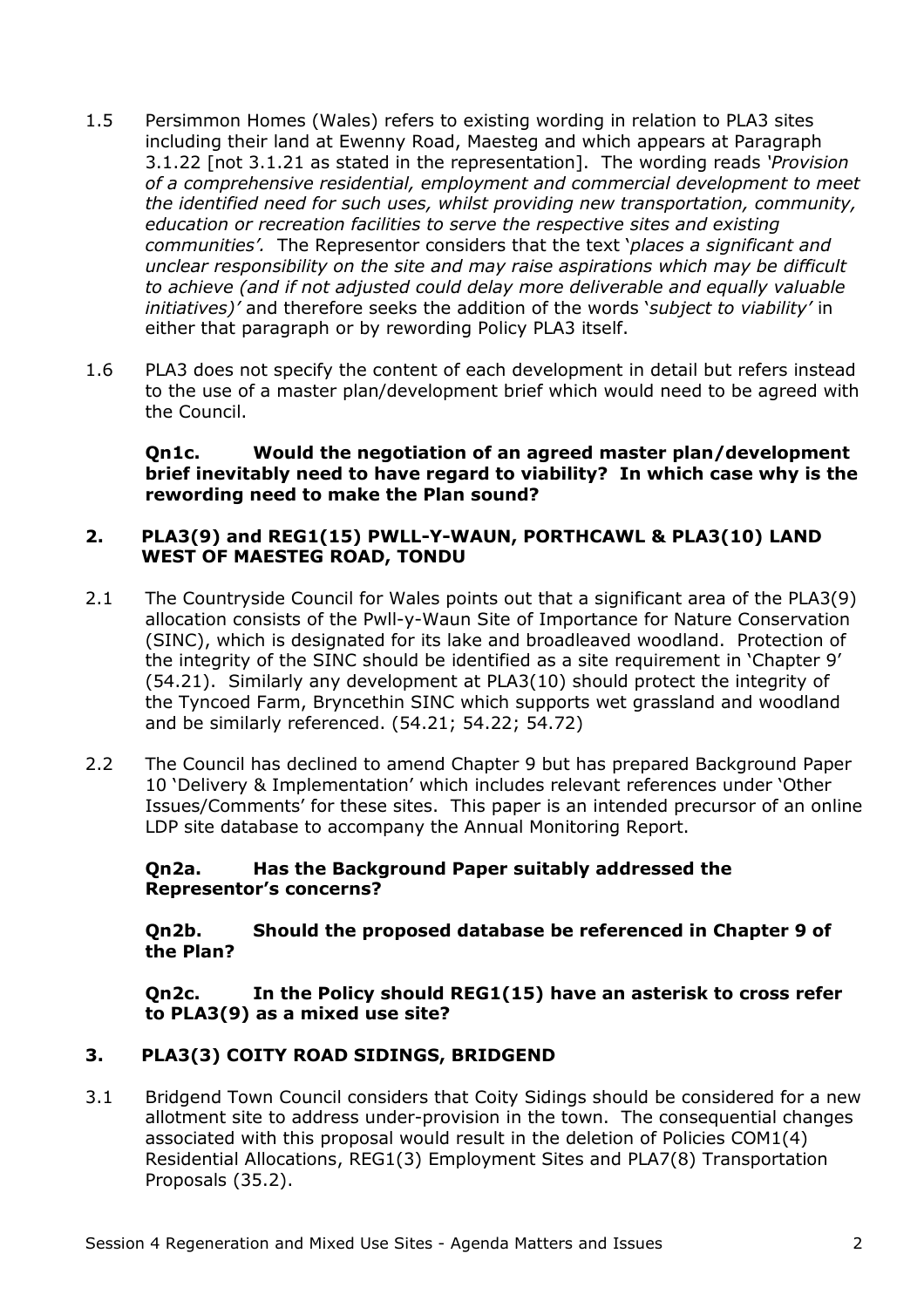- 3.2 The County Borough Council responds that it does not have sufficient evidence to demonstrate that the development of Allotments at this location is realistic and deliverable within the plan period. However, if opportunities arose within the plan period to support the delivery of an allotment facility as part of the comprehensive development of the area, there are policies within the plan to support such a proposal.
- 3.3 Background Paper 10 describes the site area as 6.47 ha and provides that the mix of uses could include the possible expansion of adjacent allotment facilities.

# **Qn3a. What is the Town Council's response to the Council's comments and the Background Paper?**

# **4. PLA3(7) EWENNY ROAD, MAESTEG**

- 4.1 The Ewenny Road site is a brownfield former employment site that was allocated for employment in the UDP and is now proposed for allocation for mixed use development as PLA3(7). Appendix A1.7.2 refers to an opportunity to create a new mixed use neighbourhood. Appendix 3 indicates that 3.5ha are available for employment out of a total site area of 7.69ha. Policy COM1(16) indicates that the site would provide 125 dwellings including 19 affordable dwellings. Representations concerning the affordable housing provision are to be considered in Session 3. Policy REG1(10) provides that it would include B1, B2 and B8 business development. Policy REG3 allows for the change of use of existing industrial buildings on REG1 sites to D2 Assembly and leisure uses subject to criteria.
- 4.2 The Council controls part of the site. The Representor controls another part and considers that it should be de-allocated as an employment site in Policy REG1(10) because Policy REG2 would restrict any substantial deviation from conventional employment generating development. Alternatively the Plan should specify that REG2 does not apply to PLA3 sites. The Policy should allow for consideration of the value and merit of alternatives, the economics of delivery, supply elsewhere, and current vacancy and condition (911.2).
- 4.3 The representor considers that the site is capable of accommodating 200-250 dwellings and this should be reflected in the LDP (911.6).
- 4.4 The Council responds that PLA3 provides adequate flexibility. The Council has needed to make provision for employment and has reduced the overall employment supply by comparison with the UDP. To state that policy requirements will always be relaxed would risk unbalanced development. The release of employment land for other purposes should be taken on a holistic basis and not site by site. The exact distribution, amount and type of development will be subject to detailed negotiation at the development control stage. The LDP acts as a starting point. If developers have evidence to suggest that a particular policy requirement will affect deliverability this may be a material consideration provided that it does not undermine the LDP strategy and strategic needs as a whole.

# **Qn4a. The Inspector asks that a Plan be provided indicating how the land ownership is divided.**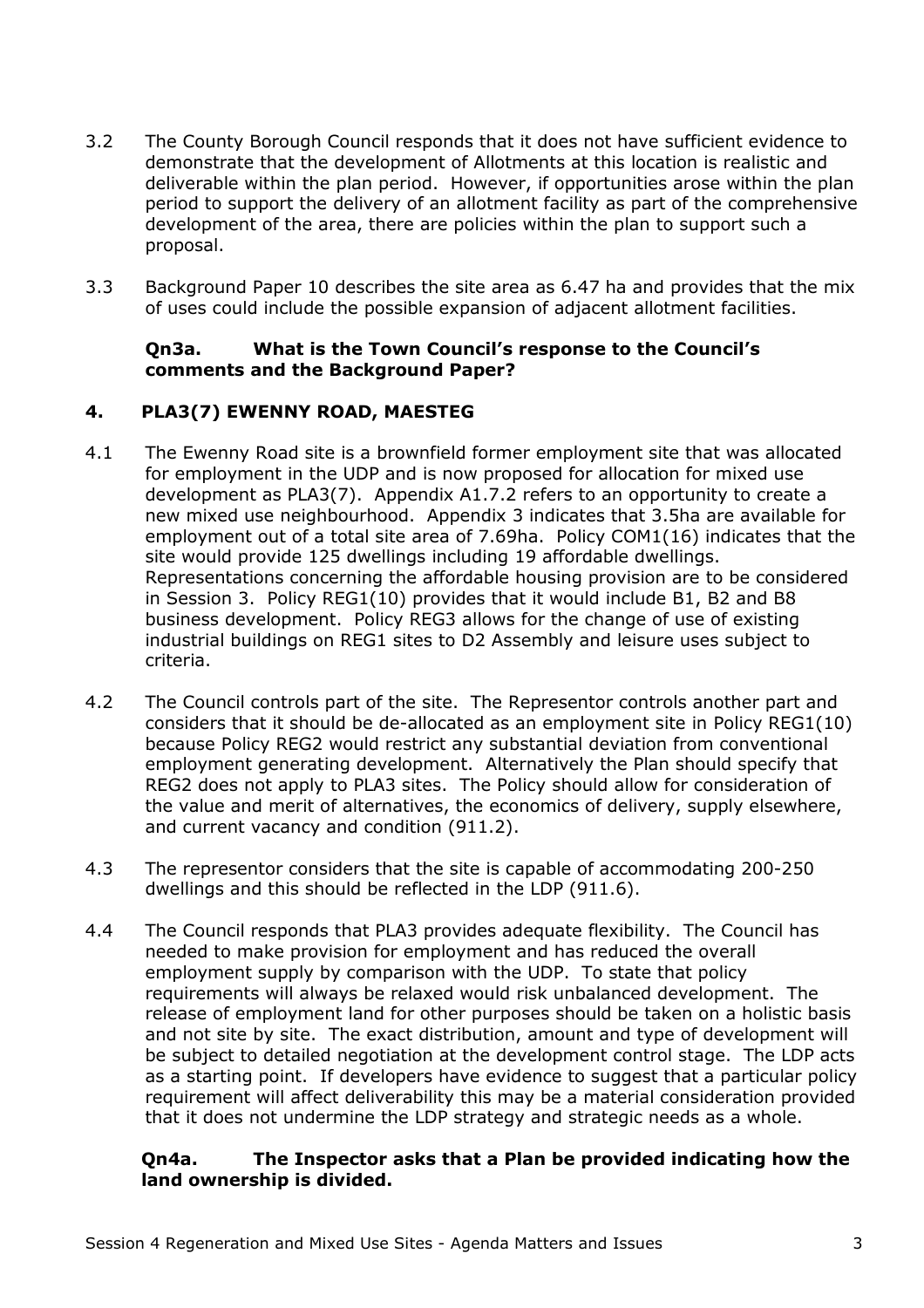**Qn4b. How has the dwellings figure been arrived at, and is it an upper limit?** 

**Qn4c. Is 3.5ha the intended fixed allocation of land for employment and what scope is there for variation within the policy?** 

**Qn4d. If the housing provision were to be raised to 250 dwellings, with no change to the service centre floorspace, what would be the implications for employment provision?** 

**Qn4e. If the site is removed from REG1 or if REG2 does not apply, would anything prevent the entire site from being developed for housing?** 

**Qn4f. REG2 refers specifically to the loss of 'industrial land or buildings identified in Policy REG1'. However REG1 does not define the extent of the industrial land to be protected and it allows for mixes of uses which can include office and storage/distribution uses. How does REG2 apply to such land and how is the extent of industrial provision to be protected to be determined?** 

- 4.5 Policy REG5(4) provides for a local service centre of up to 1,000 sq m as a mix of A1, A2, A3, D1 and D2 uses REG5(4) indicates that the local service centre at Ewenny Road, Maesteg would be a mix of A1(shops), A2 (financial and profession services), A3 (food and drink), D1 (non-residential institution) and D2 (assembly and leisure).
- 4.6 Persimmon Homes (Wales) Ltd considers that the quantitative target of 1,000sqm for a new local service centre at Ewenny Road should be removed from Policy REG5(4) or it should be increased to 2,000sqm to allow provision to respond to the mixture of uses and add to or improve viability and performance (911.4).
- 4.7 The Council considers the existing limit of 1,000 sq m for a local service centre is appropriate in quantitative terms for the scale of development proposed at Ewenny Road, Maesteg. This level of provision is considered appropriate, in quantitative terms, given that the CACI Retail Need Report has identified that there is no further capacity for convenience retailing in the Maesteg area. However, it is anticipated that the exact distribution, amount and type of each land use will be subject to more detailed negotiation at the development control / master planning stage albeit not at such a scale for the purpose of local retailing if this would prejudice the vitality and viability of nearby Maesteg town centre. The LDP acts as a starting point and outlines the Council's policy requirements which will then be discussed with developers. If developers have evidence to suggest that a particular policy requirement will affect the deliverability of a scheme, then the Council may accept this as a material consideration in the determination of a planning application.
- 4.8 The representor agrees that the site is also suitable for bulky goods retail development as proposed by (REG11(1) but considers that it should not be obliged to reserve land to accommodate the retail development should demand not exist to develop it and it could be developed for an alternative use. (911.5).